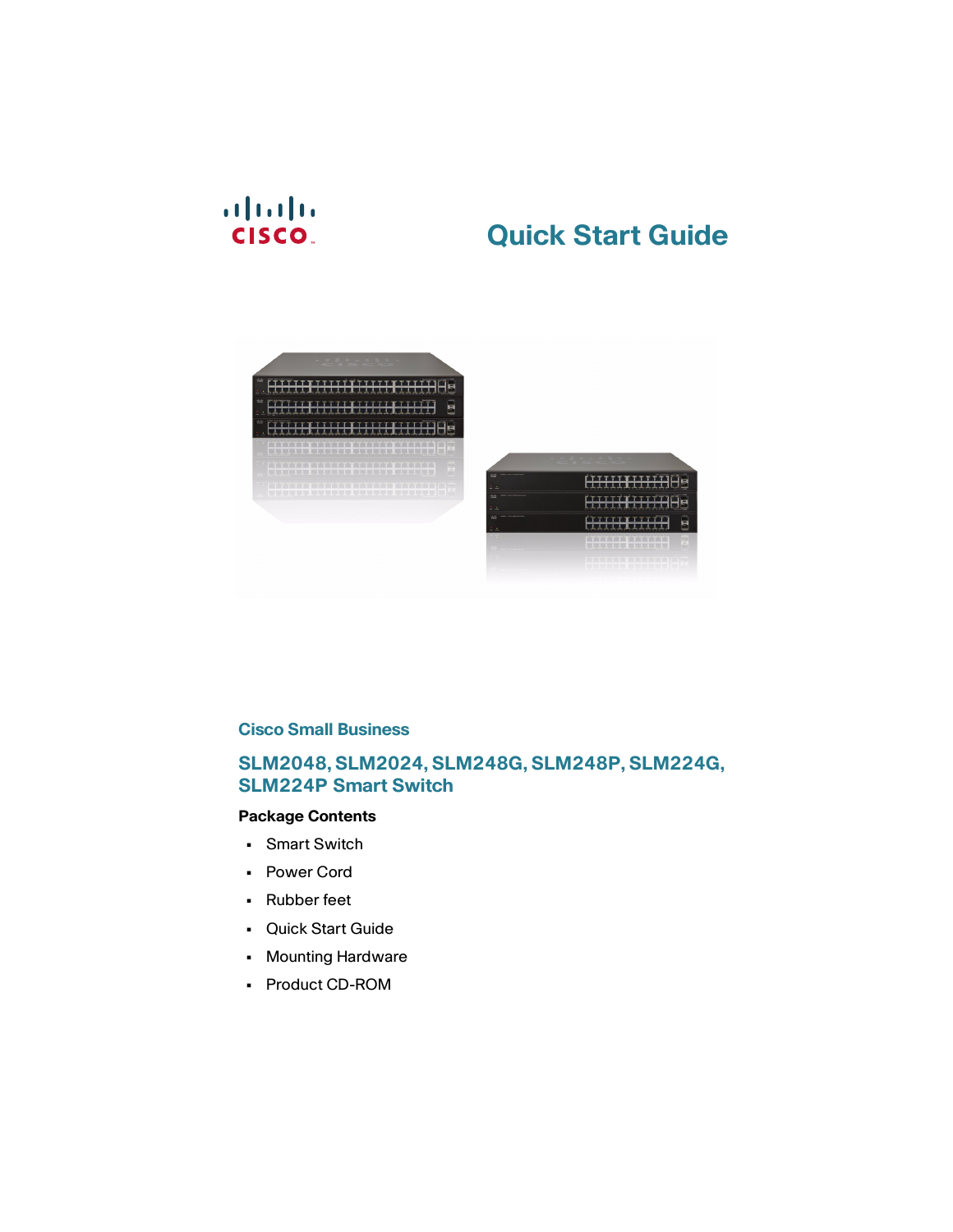# **Welcome**

Thank you for choosing the Cisco Small Business Series Smart Gigabit Switch. The Smart Switches offer the following interfaces:

- **•** The SLM2024 and SLM2048 offer twenty four (24) or forty eight (48) gigabit copper ports, with two (2) shared copper or optical (SFP) uplink interfaces for connecting the switch to the core network.
- **•** The SLM224G, SLM224P, SLM248G, and SLM248P offer twenty four (24) or forty eight (48) 10/100 copper ports, with two (2) shared gigabit copper or optical (SFP) uplink interfaces for connecting the switch to the core network.

This guide describes how to physically install your Smart Switch, connect network devices, and launch the Web-based configuration utility.

# **Getting to Know the Switch**

## **SLM2024 and SLM2048**

The following section describes the SLM2024 and SLM2048 switches. The front panel of the SLM2048 is shown.

## **Front Panel**

<span id="page-1-0"></span>**1**



**Gigabit** — **(1-24 or 1-48)** (Amber) Lights up to indicate a functional 1000 Mbps connection on the corresponding port (1 through 24 or 48) to an attached device.

To establish a gigabit Ethernet connection by using a miniGBIC port, you must install a MGBT1, MGBSX1, or MGBLH1 gigabit expansion module and use Category 5e cabling or fiber optic cabling.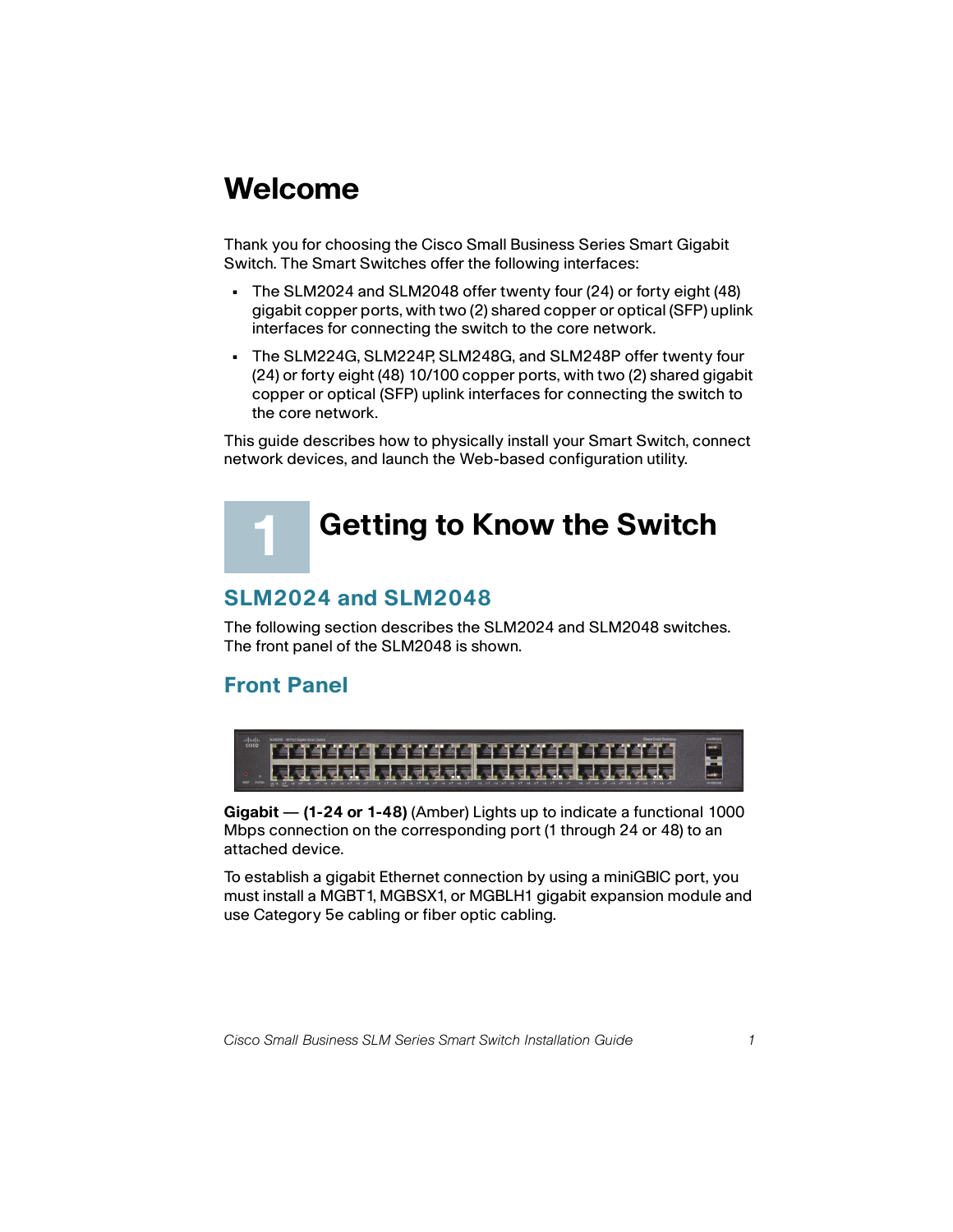To establish a Fast Ethernet connection using a miniGBIC port, you will need to install a MFEFX1 (100BASE-FX) or MFELX1 (100BASE-LX) 100SFP transceiver and use fiber optic cabling.



**AUTEM** On the SLM2024 and SLM2048, miniGBIC ports are shared with standard ports. If a miniGBIC port is used, then the shared standard port on the switch cannot be used. The following table defines the shared port mapping of the SLM2024 and SLM2048 switch.

| <b>Switch Model</b> | miniGBIC Port | <b>Standard Port</b> |
|---------------------|---------------|----------------------|
| <b>SLM2024</b>      | miniGBIC 1    | Port 12              |
| SLM2024             | miniGBIC 2    | Port 24              |
| <b>SLM2048</b>      | miniGBIC 1    | Port 24              |
| <b>SLM2048</b>      | miniGBIC 2    | Port 48              |

## **SLM248G, SLM248P, SLM224G, and SLM224P**

The following section describes the SLM248G, SLM248P, SLM224G, and SLM224P switches. The front panel of the SLM248P is shown.

## **Front Panel**



PoE – (Amber) Blinks to indicate that power is being supplied to a device attached to the corresponding port. PoE is available on:

- **•** SLM224P ports 1-6, and 13-18
- **•** SLM248P ports 1-12, and 25-36

**100M (1-24 or 1-48)** — (Amber) Appears on the "G" models of the switch on each port, and lights up to indicate a functional 100 Mbps connection on the corresponding port with an attached device. Appears on the "P" models of the switch only on the non-PoE ports:

- **•** SLM224P ports 7-12, and 19-24
- **•** SLM248P ports 13-24, and 37-48

**Gigabit** — **(G1-G2)** (Amber) Lights up to indicate a functional 1000 Mbps connection on the corresponding port (G1-G2) with an attached device.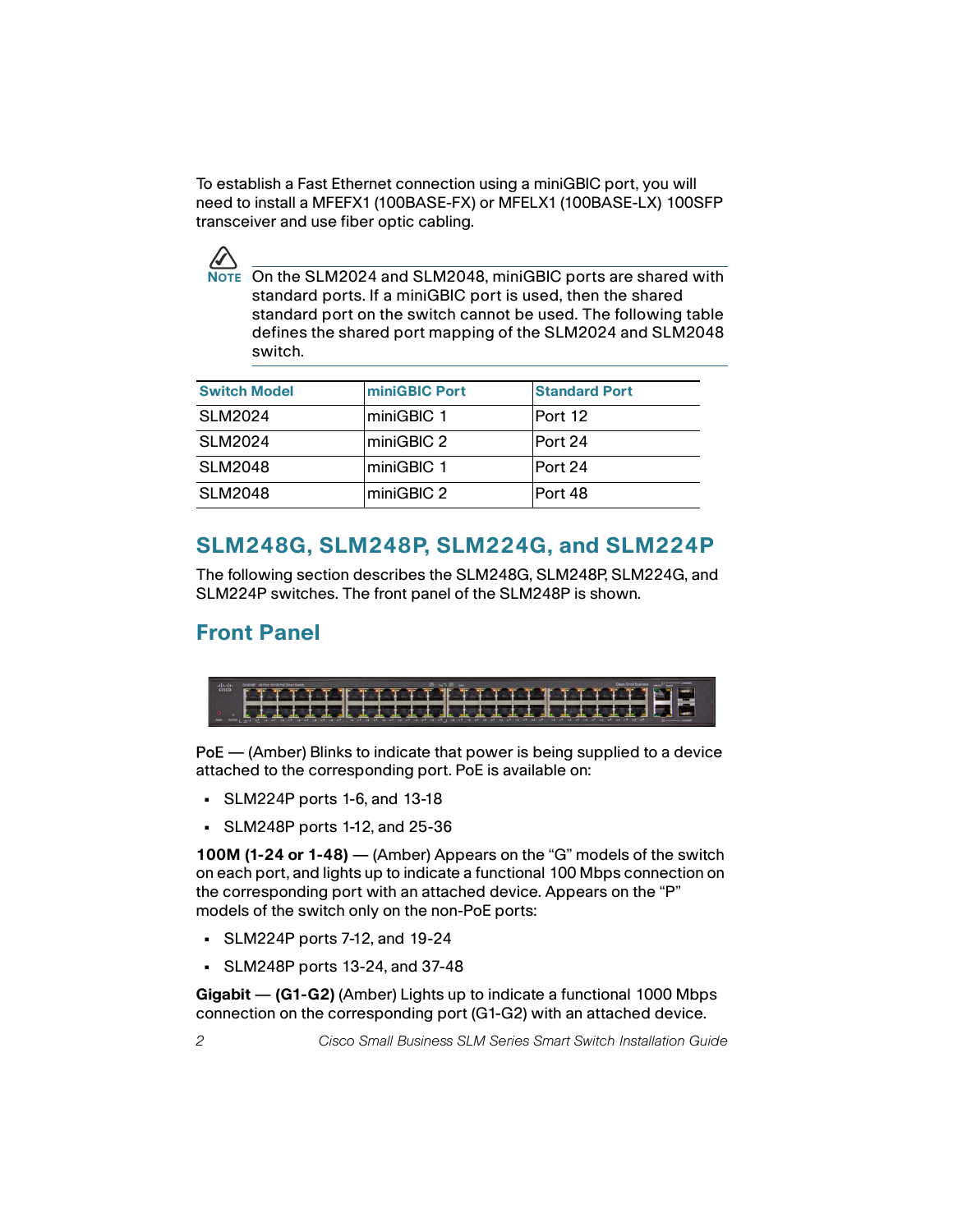G1-G2 — The switch is equipped with two autosensing gigabit Ethernet network ports, which use RJ-45 connectors. The gigabit Ethernet ports support network speeds of 10 Mbps, 100 Mbps, or 1000 Mbps. They can operate in half- and full-duplex modes. Auto-sensing technology enables each port to automatically detect the speed of the device connected to it (10 Mbps, 100 Mbps, or 1000 Mbps), and adjust its speed and duplex accordingly.

To establish a gigabit Ethernet connection using a miniGBIC port, you must install a MGBT1, MGBSX1, or MGBLH1 gigabit expansion module and use Category 5e cabling or fiber optic cabling. To establish a Fast Ethernet connection using a miniGBIC port, you must install a MFEFX1 (100BASE-FX) or MFELX1 (100BASE-LX) 100SFP transceiver and use fiber optic cabling.



**NOTE** On the SLM248G, SLM248P, SLM224G, and SLM224P switches, miniGBIC ports are shared with standard ports. If a miniGBIC port is used, the shared standard port on the switch cannot be used. The following table defines the shared port mapping of the switch.

| <b>Switch Model</b> | <b>miniGBIC Port</b> | <b>Standard Port</b> |
|---------------------|----------------------|----------------------|
| SLM248G/P           | ∣miniGBIC 1          | Port G1              |
| SLM248G/P           | miniGBIC 2           | Port G <sub>2</sub>  |
| SLM224G/P           | miniGBIC 1           | Port G1              |
| SLM224G/P           | miniGBIC 2           | Port G <sub>2</sub>  |

## **LEDs and Ports Common to all Switch Models**

**System —** (Green) Lights up to indicate that the switch is powered on. Blinks while the switch is performing a system self-test.

**LNK/ACT** — (Green) Lights up to indicate a functional network link through the corresponding port to an attached device. Blinks to indicate that the switch is actively sending or receiving data through that port.

Reset – Press and hold the Reset Button for less than ten seconds to reboot the switch. Press and hold the Reset Button for more than ten seconds to reset the switch's settings to the factory defaults.

Ethernet (**1-24 or 1-48)** The switch is equipped with 24 or 48 autosensing, Ethernet ports, which use RJ-45 connectors. The Fast Ethernet ports support network speeds of 10 Mbps or 100 Mbps. They can operate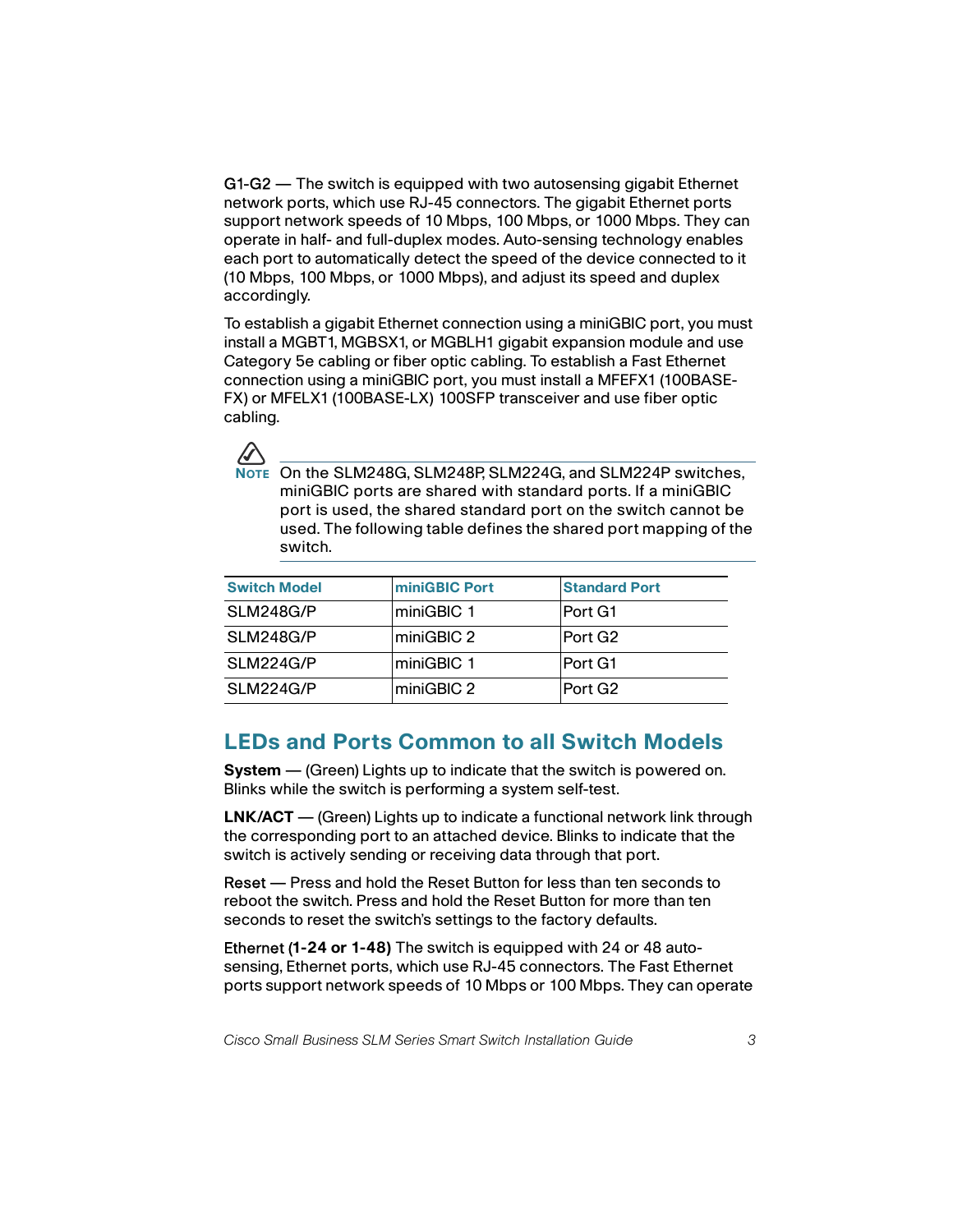in half- and full- duplex modes. Auto-sensing technology enables each port to automatically detect the speed of the device connected to it (10 Mbps or 100 Mbps), and adjust its speed and duplex mode accordingly.

miniGBIC — (1-2) The miniGBIC (gigabit interface converter) port is a connection point for a miniGBIC expansion module, so the switch can be uplinked to another switch by using a fiber optical link. The miniGBIC port provides a link to a high-speed network segment or individual workstation at speeds of up to 1000 Mbps.

## **Back Panel**

The power port is located on the back panel of the switch.



## **Installing the Switch 2**

There are two ways to physically install the switch, either set the switch on its four rubber feet for desktop placement or mount the switch in a rack.

Before you begin the installation, make sure that you have the following equipment and services:

- **•** Tools for installing the hardware
- **•** Cables for WAN interfaces, desktop systems, and fiber connectivity devices, or for connecting additional additional LAN interfaces
- **•** Computer with Microsoft Internet Explorer 6.0 or later, or Mozilla Firefox version 3 or later for using web-based system management tools

## **Placement Tips**

- **•** Make sure that the switch is accessible and that the cables can be connected easily**.**
- **•** Keep cabling away from sources of electrical noise, power lines, and fluorescent lighting fixtures.
- **•** Do not stack free-standing switches more than four units high.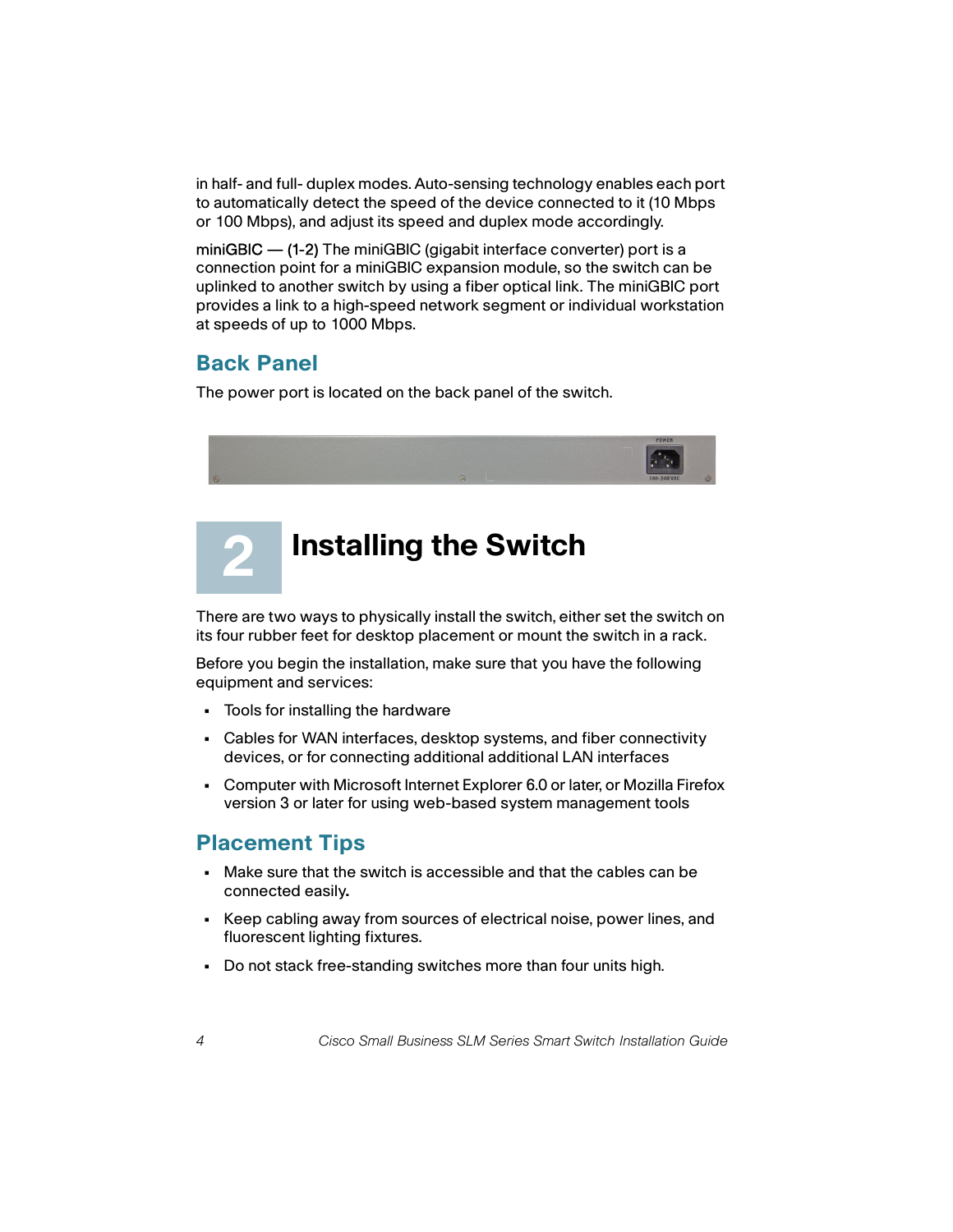- **Ambient Temperature**  To prevent the switch from overheating, do not operate it in an area that exceeds an ambient temperature of 104°F (40°C).
- **Air Flow**  Be sure that there is adequate air flow around the switch.
- **Mechanical Loading**  Be sure that the switch is level and stable to avoid any hazardous conditions.
- **Reliable earthing**  Reliable earthing of rack-mounted equipment should be maintained. Particular attention should be given to supply connections other than direct connections to the branch circuit (e.g. use of power strips).

## **Desktop Placement**

To place the switch on a desktop, do the following:

- **•** Attach the rubber feet to the recessed areas on the bottom of the switch.
- **•** Place the switch on a desktop near an AC power source.
- **•** Keep enough ventilation space for the switch and check the environmental restrictions mentioned above.
- **•** Connect the switch to network devices according to the installation instructions below in section 4, "Connecting the Equipment".

## **Rack Mounting**

You can mount the switch in any standard size, 19-inch (about 48 cm) wide rack. The switch requires 1 rack unit (RU) of space, which is 1.75 inches (44.45 mm) high.



**CAUTION** Do not overload the power outlet or circuit when installing multiple devices in a rack.

- **STEP 1** Place the switch on a hard, flat surface with the front panel facing you.
- **STEP 2** Attach a rack–mount bracket to one side of the switch with the supplied screws and secure the bracket tightly.
- **STEP 3** Follow the same steps to attach the other bracket to the opposite side.
- **STEP 4** After the brackets are attached to the switch, use suitable screws to securely attach the brackets to any standard 19-inch rack.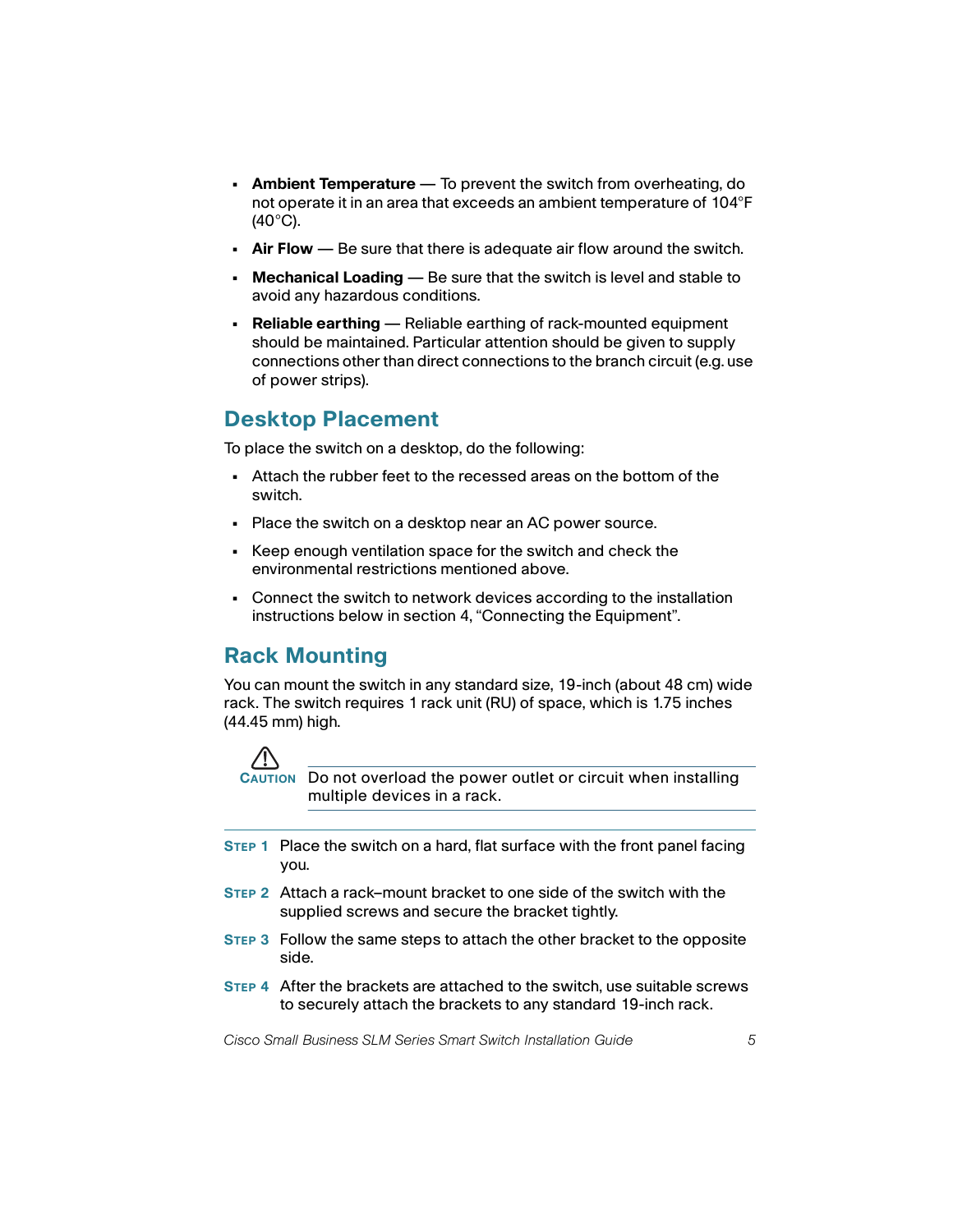**STEP 5** Connect the switch to network devices according to the the installation instructions in section 4, "Connecting the Equipment".



## **Getting Started with the Configuration 3**

Before you begin to use the Configuration Utility, make sure that you have a computer that meets the following requirements:

- **•** Internet Explorer (version 6 or higher) or Firefox (version 3 or higher).
- **•** The Web-based configuration utility is optimized for a screen resolution of 1024 x 768.

To get started configuring your switch, perform the following:

- **STEP 1** Connect a computer to an available LAN port.
- **STEP 2** Start a web browser.
- **STEP 3** In the address bar, enter the default IP address of the switch, http://192.168.1.254 and press Enter.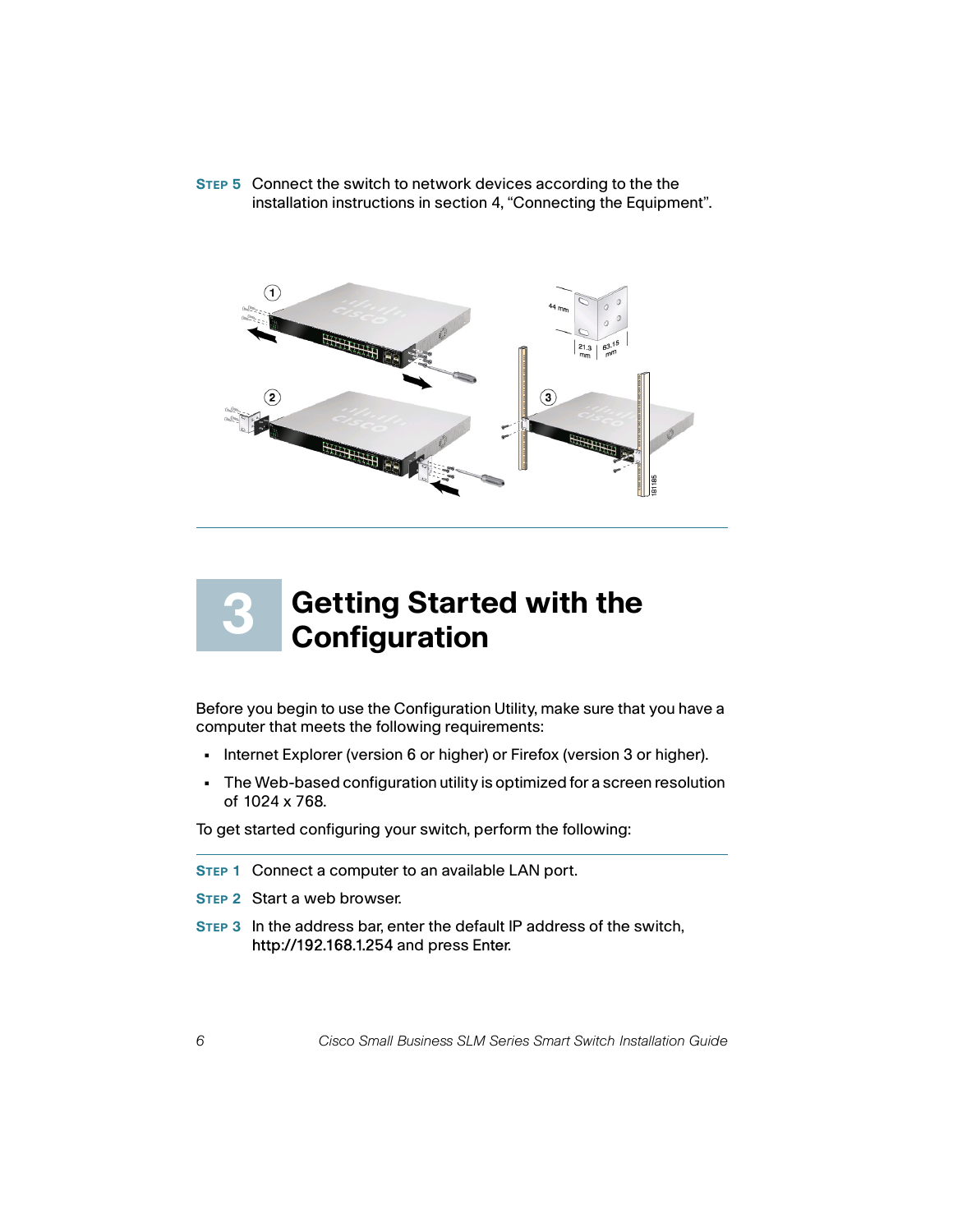

If you have changed the switch IP address or are using DHCP to assign it, enter the new IP address assigned to the switch. The ip address of the computer you are using to configure the switch, must be on the same subnet as the switch.

**STEP 4** When the login page appears, enter the user name and password.

The default user name is *admin*. The default password is *admin*. Passwords are case sensitive.

**STEP 5** Click Login.

**4**

**STEP 6** Follow the on-screen prompts to complete the initial configuration.

# **Troubleshooting and Suggested Next Steps**

## **Verifying the Hardware Installation**

To verify the hardware installation, complete the following tasks:

- **•** Check the cable connections.
- **•** Check the LED states, as described in **[Getting to Know the Switch,](#page-1-0)  [page 1](#page-1-0)**.
- **•** Connect a computer to an available LAN port and verify that you can connect to a website on the Internet, such as www.cisco.com.

If you encounter problems, consider the following:

- **•** Reset the switch to its factory default settings by holding down the reset button for 10 seconds.
- **•** Set a temporary IP address on an attached device within the range of 192.168.1.*X* and subnet mask of 255.255.255.0.
- **•** Use the ping utility to verify connectivity.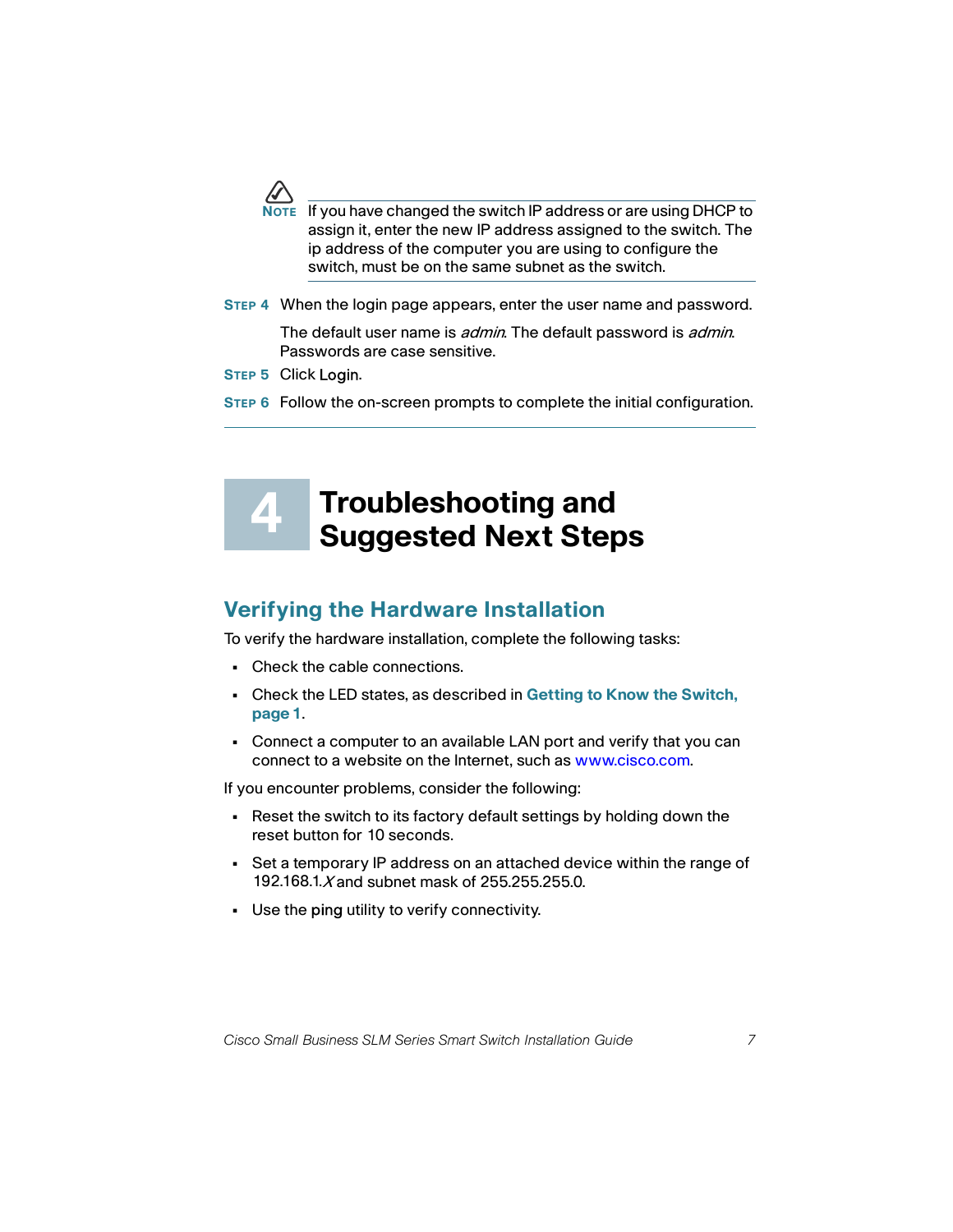If the above recommendations do not work, try the same steps by using a different computer. The switch might have some hardware problems if the second computer also fails to establish a link, please contact technical support for further assistance.



**NOTE** If you need help resolving a problem, visit the Cisco Small Business Support Community at [www.cisco.com/go/](http://www.cisco.com/go/smallbizsupport) [smallbizsupport](http://www.cisco.com/go/smallbizsupport). For technical documentation and other links, see **[Where to Go From Here, page 9](#page-9-0)**.

### **Returning the Switch to the Factory Default Settings**

The Factory Default window allows network managers to reset the switch to the factory defaults shipped with the switch. Restoring factory defaults erases the configuration file. This should only be performed as a last resort.

Restoring the factory defaults will erase all of your current configuration settings. Before you restore the factory defaults, you can save a backup of your current configuration settings from the *Save Configuration* window.

You can also restore the factory defaults of your switch by pressing and holding the Reset button on the front of the switch for more than ten seconds.

## **Next Steps**

Congratulations, you are now ready to start using your switch. Consider taking some of the following steps:

- **•** Go to the "Getting Started" section of the Cisco Small Business SLM Smart Switch Administration Guide. This is the starting point for detailed configuration of the switch.
- **•** Change the default password of the switch to protect it from unauthorized access.
- **•** Visit the software downloads area at http://tools.cisco.com/support/ downloads and navigate to your model of the switch. Check for the latest version of software to ensure your switch is running the most recent version of the firmware.
- **•** Review additional documentation and resources at http:// www.cisco.com/en/US/products/ps9994/ tsd\_products\_support\_series\_home.html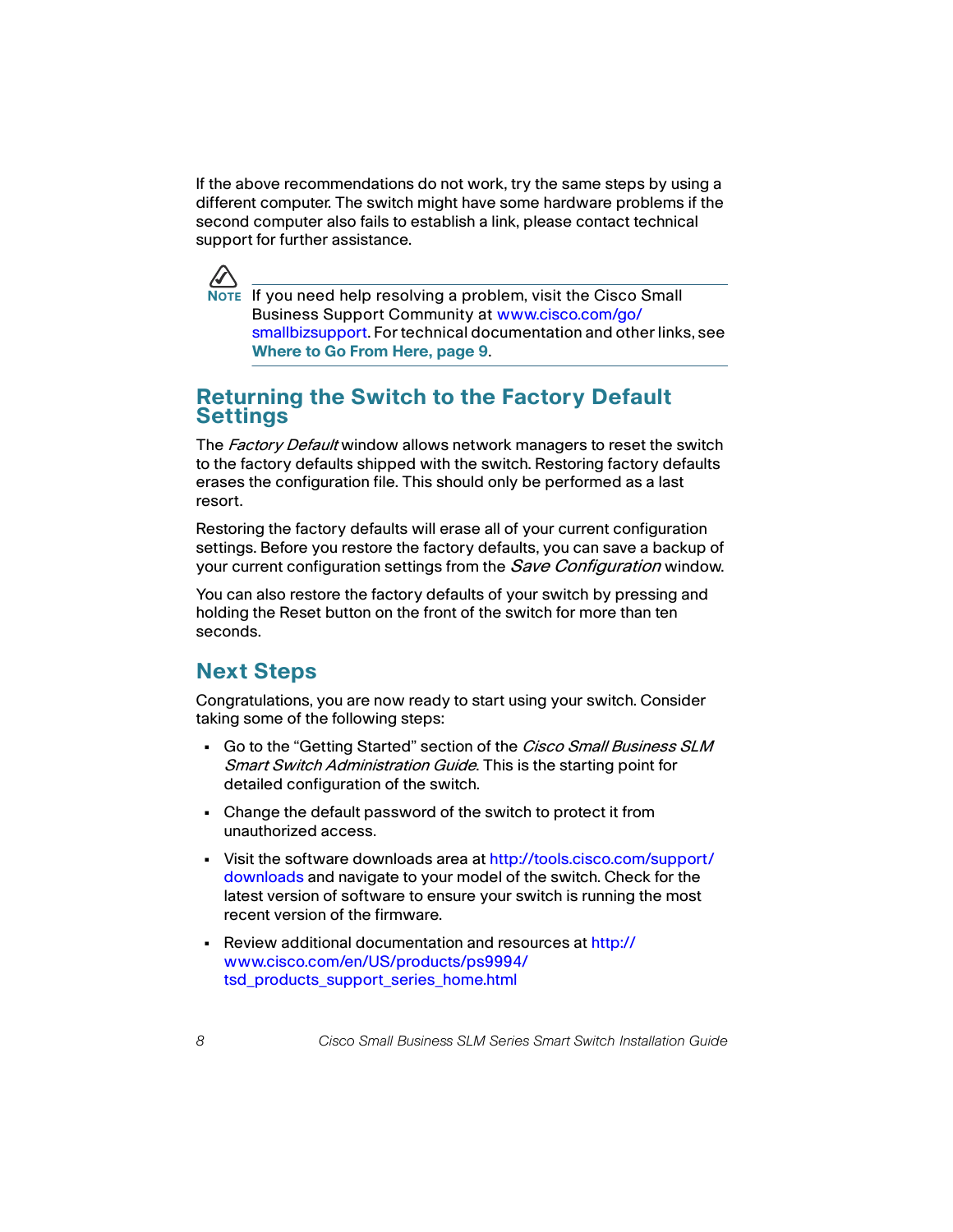<span id="page-9-0"></span>

# **Where to Go From Here 5**

| <b>Support</b>                                                                 |                                                                                                       |  |
|--------------------------------------------------------------------------------|-------------------------------------------------------------------------------------------------------|--|
| <b>Cisco Small Business Support</b><br>Community                               | www.cisco.com/go/smallbizsupport                                                                      |  |
| <b>Online Technical Support and</b><br>Documentation (Login Required)          | www.cisco.com/support                                                                                 |  |
| <b>Phone Support Contacts</b>                                                  | www.cisco.com/en/US/support/tsd_cisco_<br>small business support center contacts.html                 |  |
| Software Downloads<br>(Login Required)                                         | Go to tools.cisco.com/support/downloads.<br>and enter the model number in the Software<br>Search box. |  |
| <b>Product Documentation</b>                                                   |                                                                                                       |  |
| Cisco Small Business SLM<br><b>Series Smart Switch</b><br>Documentation        | www.cisco.com/en/US/partner/products/<br>ps9994/<br>tsd_products_support_series_home.html             |  |
| <b>Cisco Small Business</b>                                                    |                                                                                                       |  |
| Cisco Partner Central for Small<br><b>Business (Partner Login</b><br>Required) | www.cisco.com/web/partners/sell/smb                                                                   |  |
| Cisco Small Business Home                                                      | www.cisco.com/smb                                                                                     |  |
| Marketplace                                                                    | www.cisco.com/go/marketplace                                                                          |  |